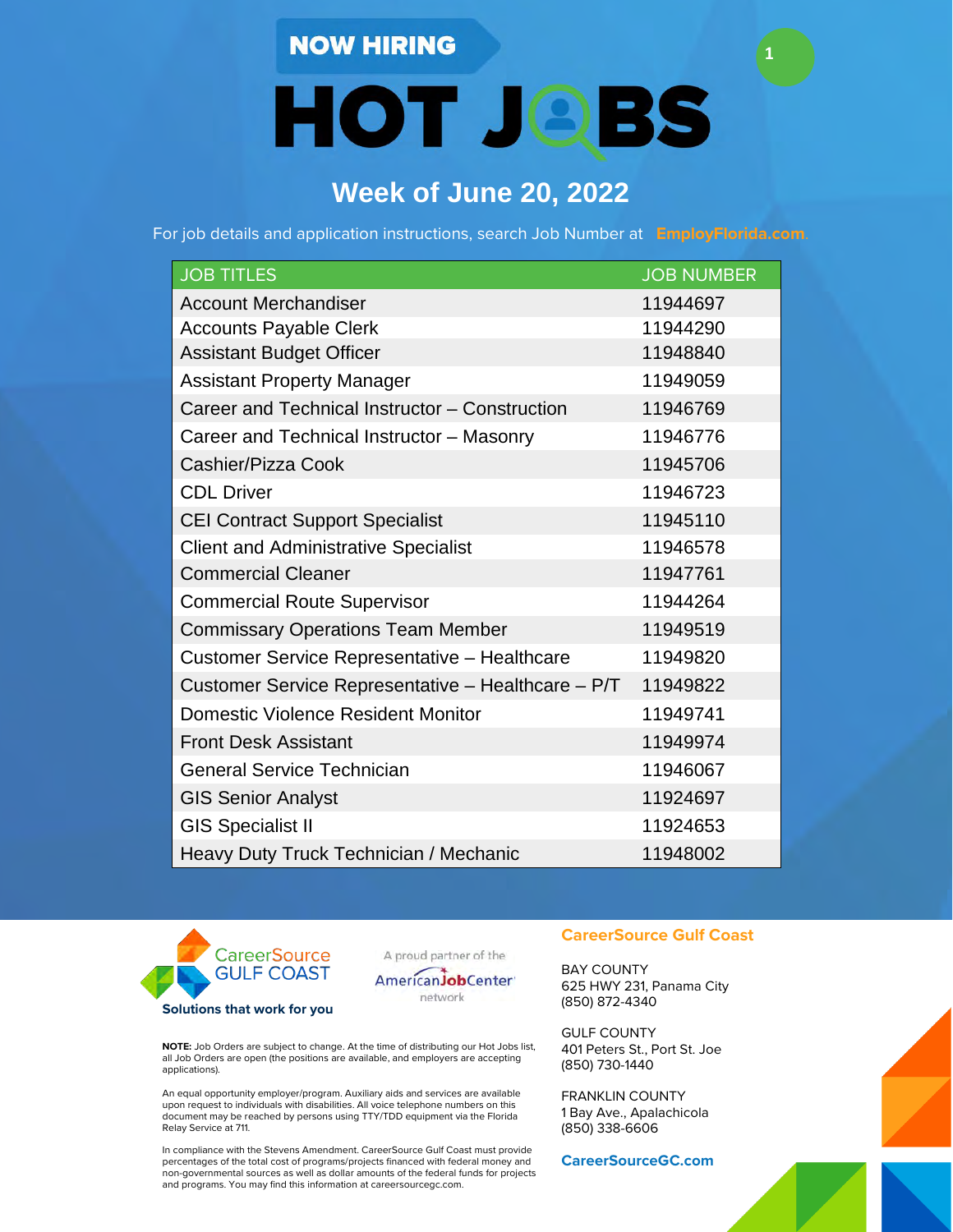### **NOW HIRING**

**HOT JOBS** 

**2**

# **Week of June 20, 2022**

For job details and application instructions, search Job Number at **EmployFlorida.com**.

| <b>JOB TITLES</b>                               | <b>JOB NUMBER</b> |
|-------------------------------------------------|-------------------|
| <b>Heavy Equipment Operator</b>                 | 11947595          |
| Housekeeping                                    | 11948711          |
| Inspector (Seasonal)                            | 11947161          |
| <b>Judicial Staff Assistant I</b>               | 11947572          |
| <b>Local CDL Truck Driver</b>                   | 11945341          |
| <b>Maintenance Tech</b>                         | 11945690          |
| Maintenance Worker - Seasonal                   | 11948739          |
| <b>MEP Quality Control Manager</b>              | 11945618          |
| <b>Owner Relations Team</b>                     | 11949233          |
| Pipe Layer                                      | 11947579          |
| <b>Production Controller</b>                    | 11949263          |
| Program Analyst - Mid                           | 11946638          |
| <b>Property Manager</b>                         | 11947130          |
| Residential Driver Daily - Marianna             | 11944254          |
| <b>Residential Helper Daily</b>                 | 11944297          |
| <b>Residential Outside Sales Representative</b> | 11944271          |
| <b>Retail Attendant</b>                         | 11948481          |
| Retail Merchandiser - P/T                       | 11944544          |
| <b>Retail Sales Associate</b>                   | 11945389          |
| <b>Retail Sales Representative</b>              | 11949563          |
| <b>Ride Operators</b>                           | 11945710          |



A proud partner of the



**NOTE:** Job Orders are subject to change. At the time of distributing our Hot Jobs list, all Job Orders are open (the positions are available, and employers are accepting applications).

An equal opportunity employer/program. Auxiliary aids and services are available upon request to individuals with disabilities. All voice telephone numbers on this document may be reached by persons using TTY/TDD equipment via the Florida Relay Service at 711.

In compliance with the Stevens Amendment. CareerSource Gulf Coast must provide percentages of the total cost of programs/projects financed with federal money and non-governmental sources as well as dollar amounts of the federal funds for projects and programs. You may find this information at careersourcegc.com.

#### **CareerSource Gulf Coast**

BAY COUNTY 625 HWY 231, Panama City (850) 872-4340

GULF COUNTY 401 Peters St., Port St. Joe (850) 730-1440

FRANKLIN COUNTY 1 Bay Ave., Apalachicola (850) 338-6606

**CareerSourceGC.com**